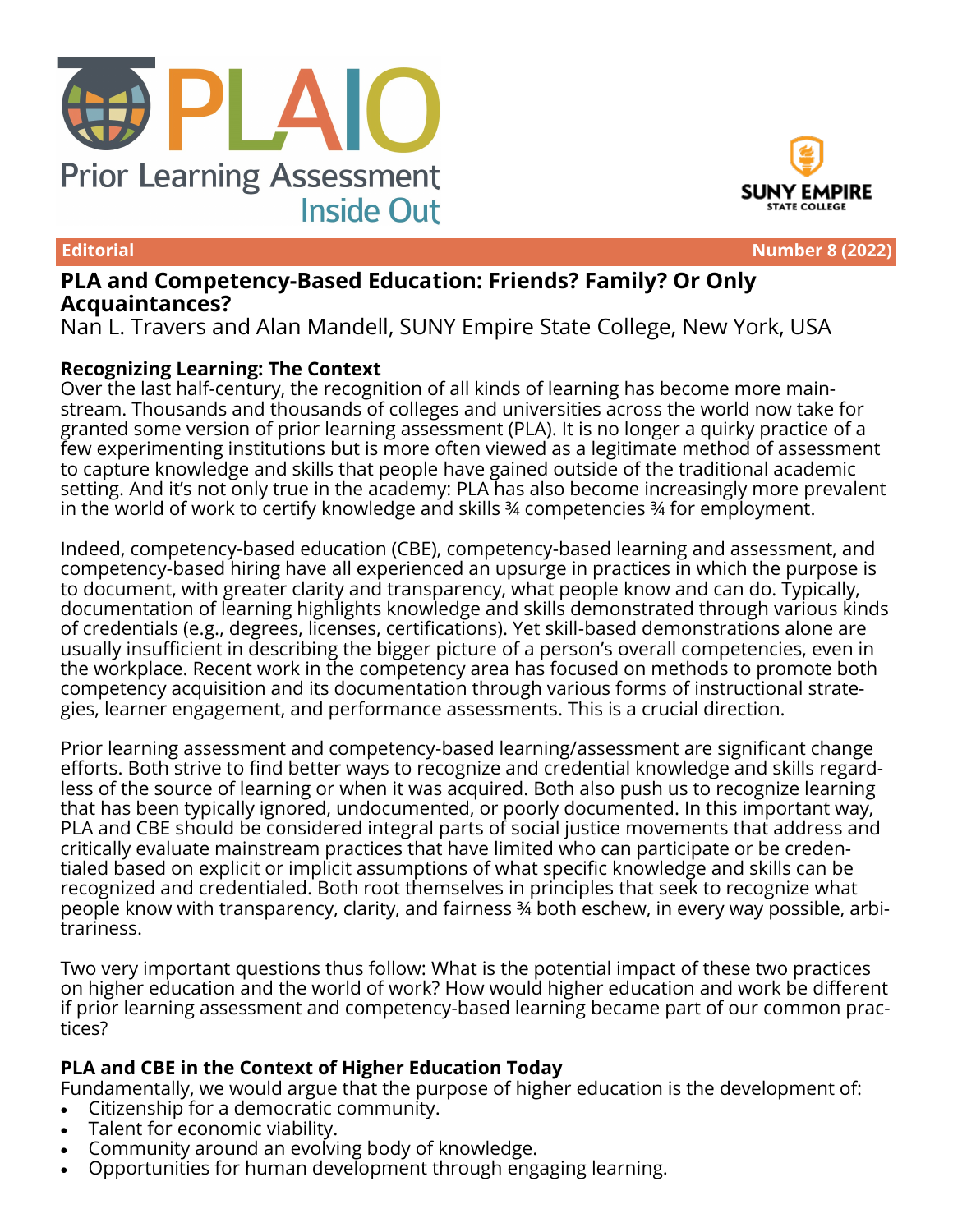In tension with these four broader purposes, we must also recognize that higher education is a self-perpetuating industry. As such, higher education can too often be reduced to its bottom line for survival and efficiency, placing its practices in conflict with these core purposes. In effect, a preoccupation with efficiencies can foster significant resistance to change and move the system toward a more and more rigid state. Indeed, once efficiencies are codified, the system becomes inflexible, reproducing what is known, and always seeking to build consensus around those often-limiting practices. And while seeking to act in the name of learners, institutional practices often create distances between education and learning.

As we see it, trust is a critical component in changing these practices. Indeed, central to the legitimacy of PLA and CBE, trust is fundamental to accepting any form of assessment and credentialing. Trust is needed between and across higher education institutions, employers, and social organizations of all kinds. Trust is at the root of all this work, regardless of the source of learning, how the learning is evaluated, how the learning is bundled and credentialed, or how the learning is signaled to others. Building and sustaining trust is the lifeblood for all the work we do to help learners get recognized and credentialed for what they know and can do.

When this foundational trust is attained (and, no doubt, it does not come automatically and there are struggles at every turn), we believe that we can agree on what learning is counted, how it is counted, and how it can be shared. Credentials exemplify the agreed-upon trustworthiness and the agreed-upon value. Quality of credentials relies upon this trustworthiness; it is defined by value, which is dependent upon trust. Value is determined by the usability of the credential. An excellent credential that is not recognized anywhere has no value regardless of what it took to achieve the credential or the learning that is embodied within the credential. Recognition is the key.

This brings us back to the four fundamental purposes of higher education; that is, what learning is recognized and accepted and how it is credentialed are based on how they are viewed and trusted. When it is agreed upon that the purpose of higher education is to enhance citizenship for a democratic community, develop talent for economic viability, support a community around an evolving body of knowledge, and provide opportunities for human development through engaging learning, the recognition of learning (regardless of its source) brings a learner closer to these goals and becomes part of our value, quality, and trust propositions. With these four purposes in place, the role of higher education is focused more clearly on the growth and betterment of individuals, institutions, and society as a whole. It also enables different learning domains to grow, incorporating newer approaches to and expansions of any institution's learning repertoire.

When higher education is focused solely on itself as a business enterprise, learning recognition and credentialing get designed in such a way as to support that institution's business model. Such a reductionist approach stands in contrast to the goal of humanizing learning recognition, placing it in competition with other business operations. This reductionist approach only strengthens fears that prior learning assessment and competency-based programming will take students away from traditional academic courses. These fears are often shrouded in anxiety around quality and integrity; yet quality, integrity, and trust must be based on agreed-upon value propositions.

Of course, we do not believe that this juxtaposition needs to be an either/or choice: expanding approaches to learning *can* be aligned with the "business" of an institution. However, when the knowledge gained outside the institution is not allowed into the internal knowledge domain, the sphere of existing knowledge runs the risk of becoming outdated and possibly obsolete, thus diminishing the business bottom line. When higher education integrates the variations and interconnectedness of knowledge and shapes its academic offerings to include internal and external learning, the sphere enlarges and provides opportunities for growth and long-